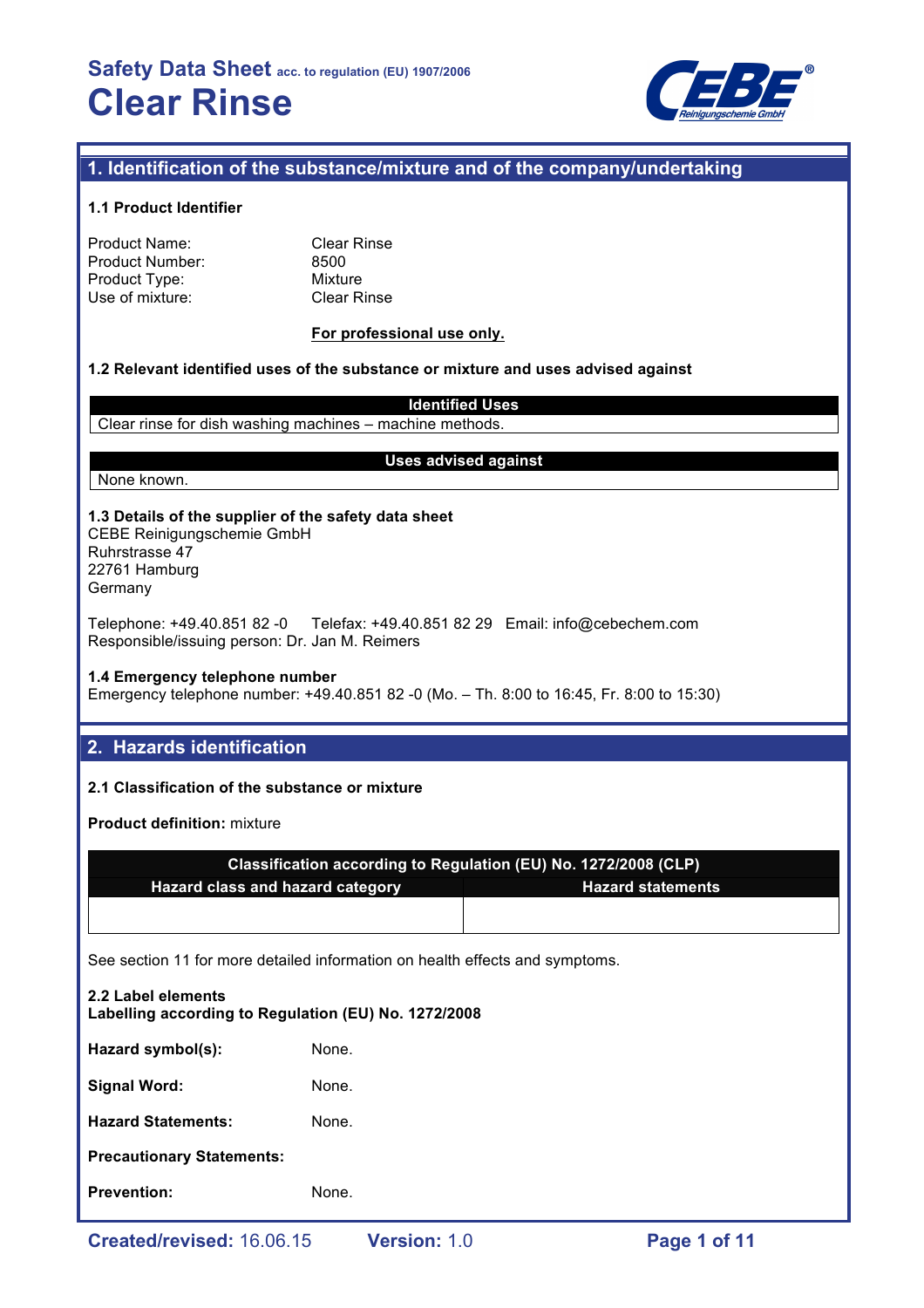

| <b>Reaction:</b>                     | None. |
|--------------------------------------|-------|
| Storage:                             | None. |
| Disposal:                            | None. |
| Additional labelling elements: None. |       |

**2.3 Other hazards**

**Other hazards that do not lead to a classification:** Not applicable.

## **3. Composition/information on ingredients**

## **3.2 Mixtures**

| <b>Hazardous</b><br><b>Components</b> | <b>Identifiers</b>                                           | $Wt.-\%$  | <b>Classifcation</b><br>(EU) 1272/2008 |
|---------------------------------------|--------------------------------------------------------------|-----------|----------------------------------------|
| Sodium cumene<br>sulfonate            | REACH#: 01-2119489411-37<br>EG: 248-983-7<br>CAS: 28348-53-0 | $5 - 10%$ | Eye Irrit. 2, H319                     |
|                                       |                                                              |           |                                        |

See section 16 for the full wording of the above mentioned H-statements.

At the time of creation of this data sheet no further ingredients were classified as hazardous to health or environment or were contained in concentrations that did not mandate their mention in this section.

## **4. First aid measures**

## **4.1 Description of first aid measures**

**Eye contact**: Immediately flush eyes with plenty of water, occasionally lifting the upper and lower eyelids. Check for and remove any contact lenses. In case of irritation consult a physician.

**Inhalation**: Remove victim to fresh air and keep at rest in a position comfortable for breathing. Get medical attention if symptoms occur.

**Skin contact:** Flush contaminated skin with plenty of water. Remove contaminated clothing and shoes. Get medical attention if symptoms occur.

**Ingestion:** Rinse mouth with water. Do not induce vomiting unless directed to do so by medical personnel. Get medical attention if symptoms occur.

**Protection of first-aiders:** No action shall be taken involving any personal risk or without suitable training.

## **4.2 Most important symptoms and effects, both acute and delayed**

## **Potential acute health effects**

**Eye contact:** No known significant effects or critical hazards. **Inhalation:** No known significant effects or critical hazards. **Skin contact:** No known significant effects or critical hazards. **Ingestion:** No known significant effects or critical hazards.

## **Signs / symptoms of overexposure**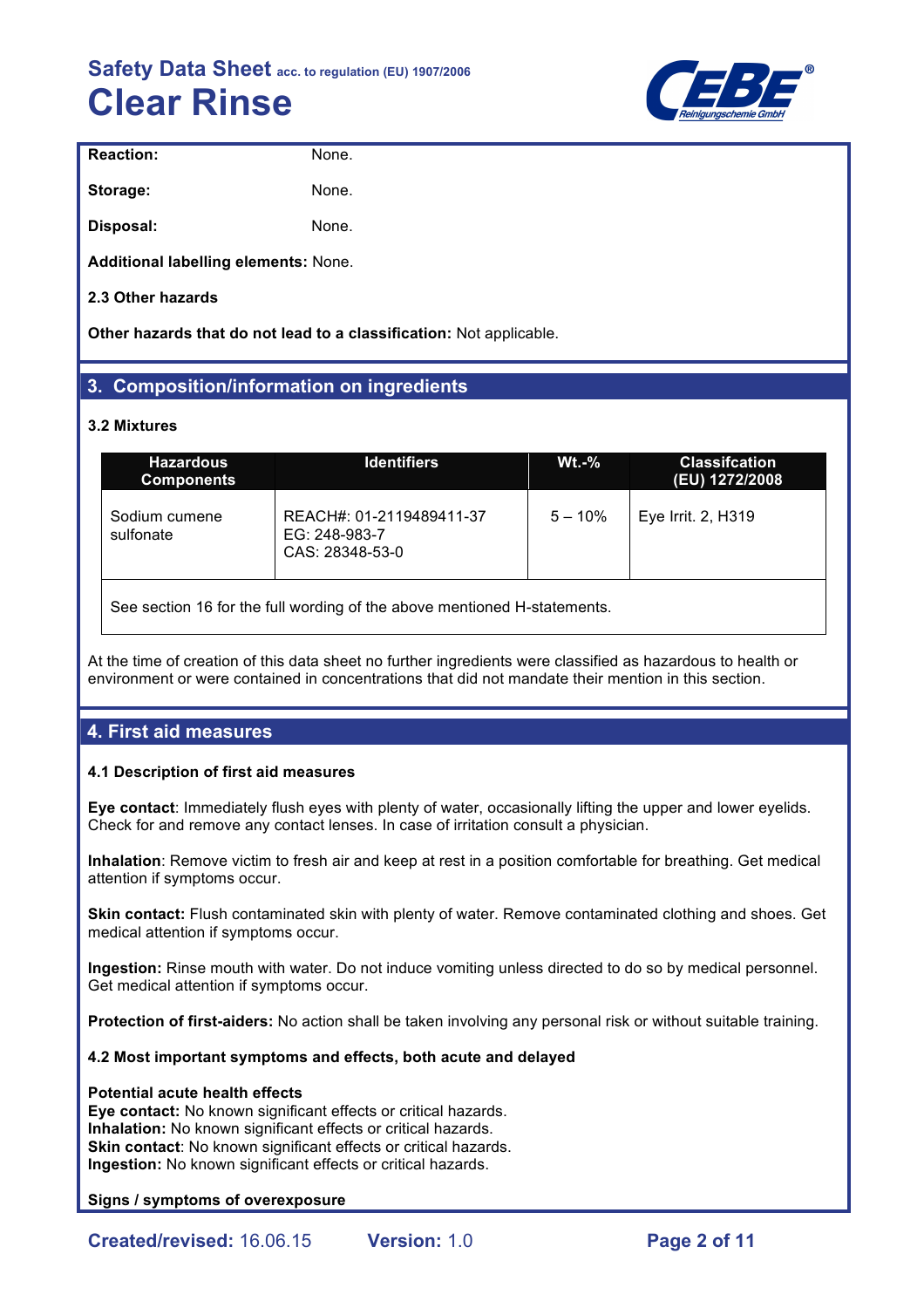

**Eye contact**: No specific data. **Inhalation**: No specific data. **Skin contact:** No specific data. **Ingestion:** No specific data.

### **4.3 Indication of any immediate medical attention and special treatment needed**

**Indications for the physician:** Treat symptomatically. If larger amounts have been swallowed or inhaled consult specialist for poisoning.

**Special treatement:** No special treatment.

## **5. Fire fighting measures**

#### **5.1 Extinguishing media**

**Suitable extinguishing media:** Use an extinguishing agent suitable for the surrounding fire.

**Unsuitable extinguishing media:** None known.

#### **5.2 Special hazards arising from the substance or mixture**

**Hazards from the substance or mixture**: In a fire or if heated, a pressure increase will occur and the container may burst.

**Hazardous combustion products:** Decomposition products may include the following materials: carbon dioxide, carbon monoxide, oxides.

#### **5.3 Advice for firefighters**

**Special precautions for fire- fighters:** In case of fire the scene cordon immediately removing all persons from the danger area. No action shall be taken involving any personal risk or without suitable training. Move containers from fire area if safe to do so. Spray fire-exposed containers with water to cool.

**Special protective equipment for firefighters:** Fire fighters should wear proper protective equipment.

## **6. Accidental release measures**

## **6.1 Personal precautions, protective equipment and emergency procedures**

**For persons that are not emergency technicians:** No action shall be taken involving any personal risk or without suitable training. Evacuate surrounding areas. Keep unnecessary and unprotected personnel from entering. Do not touch or walk through spilled material. Avoid breathing vapor or mist. Ensure adequate ventilation. In case of insufficient ventilation wear suitable respiratory equipment. Put on appropriate personal protective equipment.

**For first aid personel in case of emergency:** If protective equipment/clothing is needed in case of accidental release, Section 8 should be consulted for appropriate and inappropriate materials. See section 8 for further information on hygiene measures.

## **6.2 Environmental precautions**

Avoid the proliferation and dispersal of spilled material and contact with soil, waterways, drains and sewers. Inform the relevant authorities if the product has caused environmental pollution (sewers, waterways, soil or air).

**6.3 Methods and materials for containment and cleaning up**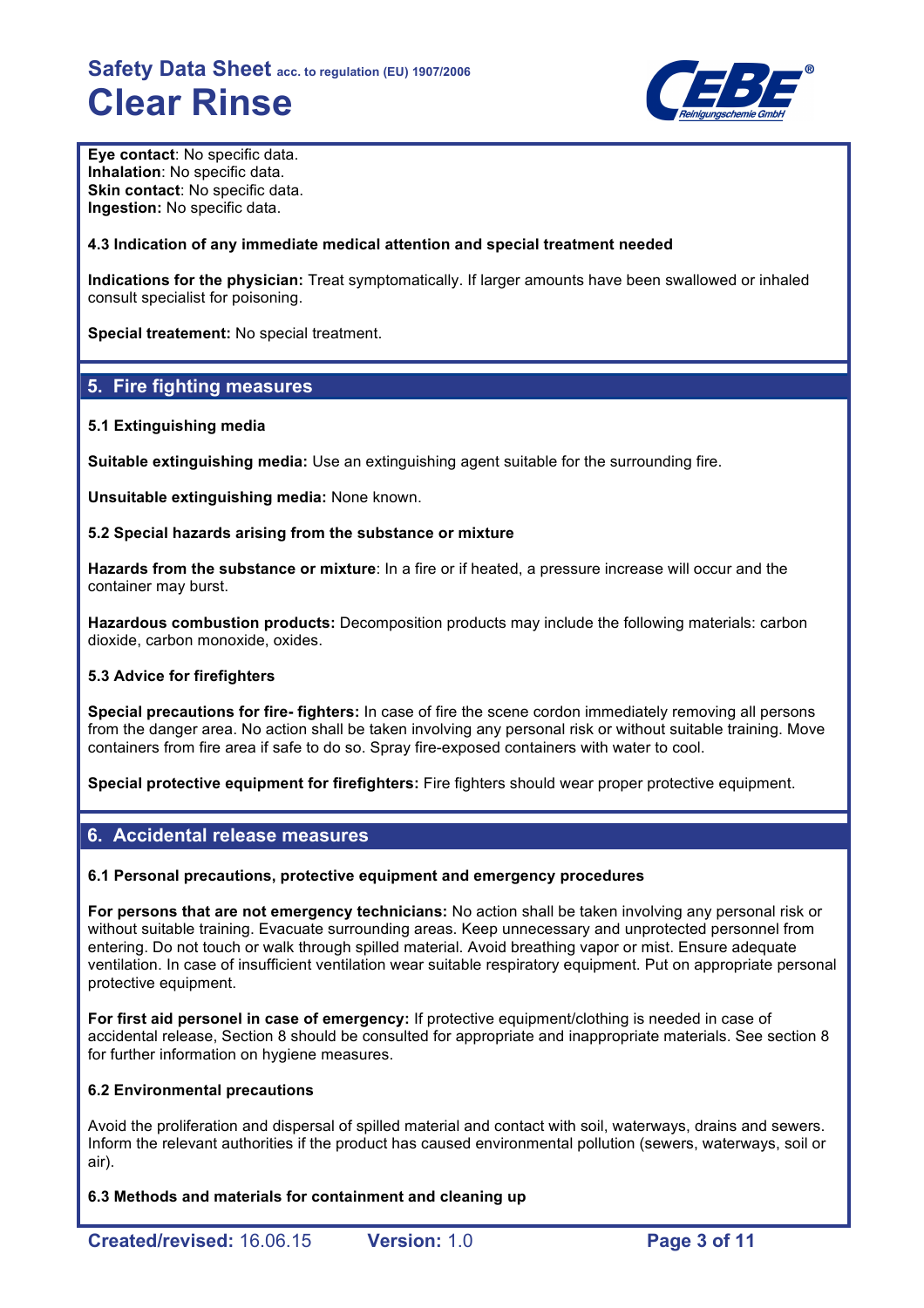

**Small amounts:** Dilute with plenty of water. Absorb with an inert material and place in an appropriate waste disposal.

**Large amounts:** avoid entry into sewers, water courses, basements, or confined areas.Collect spilt material using non-flammable absorption agent (eg. sand, earth, vermiculite or diatomaceous earth) and hand it in for disposal according to local regulations in an appropriate container (see section 13).

## **6.4 Reference to other sections**

See Section 1 for emergency contact information. See Section 8 for information on appropriate personal protective equipment. See Section 13 for additional waste treatment information.

## **7. Handling and storage**

The information in this section contains generic advice and guidance. The list of Identified Uses in Section 1 should be consulted for any exposure scenario or when exposure scenarios on the available applicationspecific information.

## **7.1 Precautions for safe handling**

**Protective measures:** Put on appropriate personal protective equipment (see Section 8).

**Advice on general occupational hygiene:** Eating, drinking and smoking should be prohibited in areas where this material is handled, stored and processed. After use or contact with the substance immediately wash hands and face especially before eating, drinking and smoking. Remove contaminated clothing and protective equipment before entering eating areas. See Section 8 for additional information on hygiene measures.

## **7.2 Conditions for safe storage, including any incompatibilities**

Store between the following temperatures: 0 to 40°C (32 to 104°F). Store in accordance with local regulations. Keep only in original container. Protect from direct sunlight. Store in a dry, cool and wellventilated area, away from incompatible materials (see section 10) and do not store with food and drink. Hold container tightly closed and sealed until ready to use. Containers that have been opened must be carefully resealed and kept upright to prevent leakage. Do not store in unlabelled containers. Use appropriate container to avoid environmental contamination.

## **7.3 Specific end use(s)**

**Recommendations:** No information available.

## **8. Exposure controls/personal protection**

The information in this section contains generic advice and guidance. The list of Identified Uses in Section 1 should be consulted for any exposure scenario or when exposure scenarios on the available applicationspecific information.

## **8.1 Control parameters**

#### **Occupational exposure limit values**

| <b>Name of substance</b> | <b>Exposure limit value</b> |
|--------------------------|-----------------------------|
|                          |                             |

## **Recommended monitoring procedures**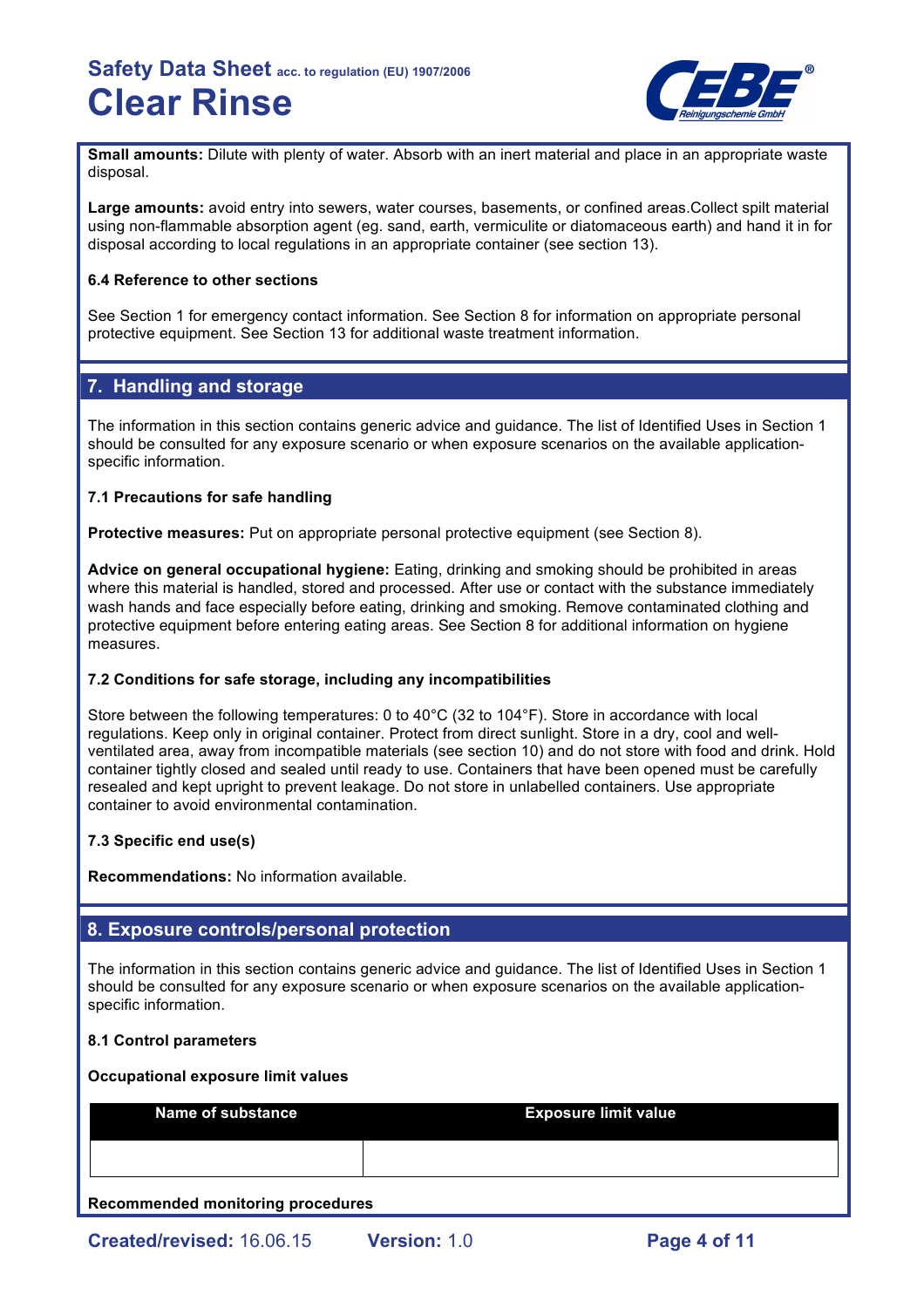

If this product contains ingredients with exposure limits, monitoring procedures are personal, (related to workplace) or biological monitoring may be required to determine the effectiveness of the ventilation or other control measures and / or the necessity to use respiratory protective equipment. Reference should be made to European Standard EN 689 for methods for the assessment of exposure by inhalation to chemical agents and national guidance documents for methods for the determination of hazardous substances.

### **Derived effect levels**

Derived No Effect Level - DNEL values:

#### Sodium cumene sulfonate:

Workers: Chronic effects - Skin contact: 7.6 mg / kg bw / day Workers: Chronic effects - Inhalation: 53.6 mg  $\overline{I}$  m<sup>3</sup> Consumers: Chronic effects - Skin contact: 3.8 mg / kg bw / day Consumers: Chronic effects - Inhalation: 13.2 mg / m<sup>3</sup>

#### **Predicted effect concentrations**

Predicted No Effect Concentration - PNEC:

Sodium cumene sulfonate:: 100 mg / l (STP) 0.23 mg / l (Fresh water)

#### **8.2 Limitation and monitoring of exposure**

**Appropriate technical controls:** Use only with adequate ventilation. Process enclosures, local exhaust ventilation or other engineering controls be used to keep worker exposure to airborne contaminants below any recommended or statutory limits. The engineering controls also need to keep gas, vapor or dust concentrations below any lower explosive limits. Use explosion-proof ventilation equipment.

#### **Personal protective measures**

**Hygiene measures:** After handling chemical products and at the end of the working day as well as before eating, smoking and using the toilet thoroughly wash hands, forearms and face. Select appropriate techniques to remove potentially contaminated clothing. Wash contaminated clothing before reusing. Ensure that eyewash stations and safety showers are close to the work area.

**Eye protection / face protection (EN 166):** No special recommendations.

**Hand protection (EN 374):** No special recommendations.

**Skin protection (EN 14605):** Before handling this product the personal protective equipment should be selected on the basis of the task and the associated risks to be carried out and approved by a specialist.

**Other skin protection:** Appropriate footwear and any additional skin protection measures based on the task being performed and the risks involved and should be approved by a specialist.

**Respiratory protection (EN 143, 14387):** Under normal and intended conditions of product use no respirator is required. If workers are exposed to concentrations above the exposure limit, they must use appropriate, certified respirators.

**Thermal hazards:** Not applicable.

**Delimitation and monitoring of the environmental exposition:** Emissions from ventilation or work process equipment should be checked to ensure they comply with the requirements of environmental protection legislation. In some cases, fume scrubbers, filters or engineering modifications to the process equipment will be necessary to reduce emissions to acceptable levels.

## **9. Physical and chemical properties**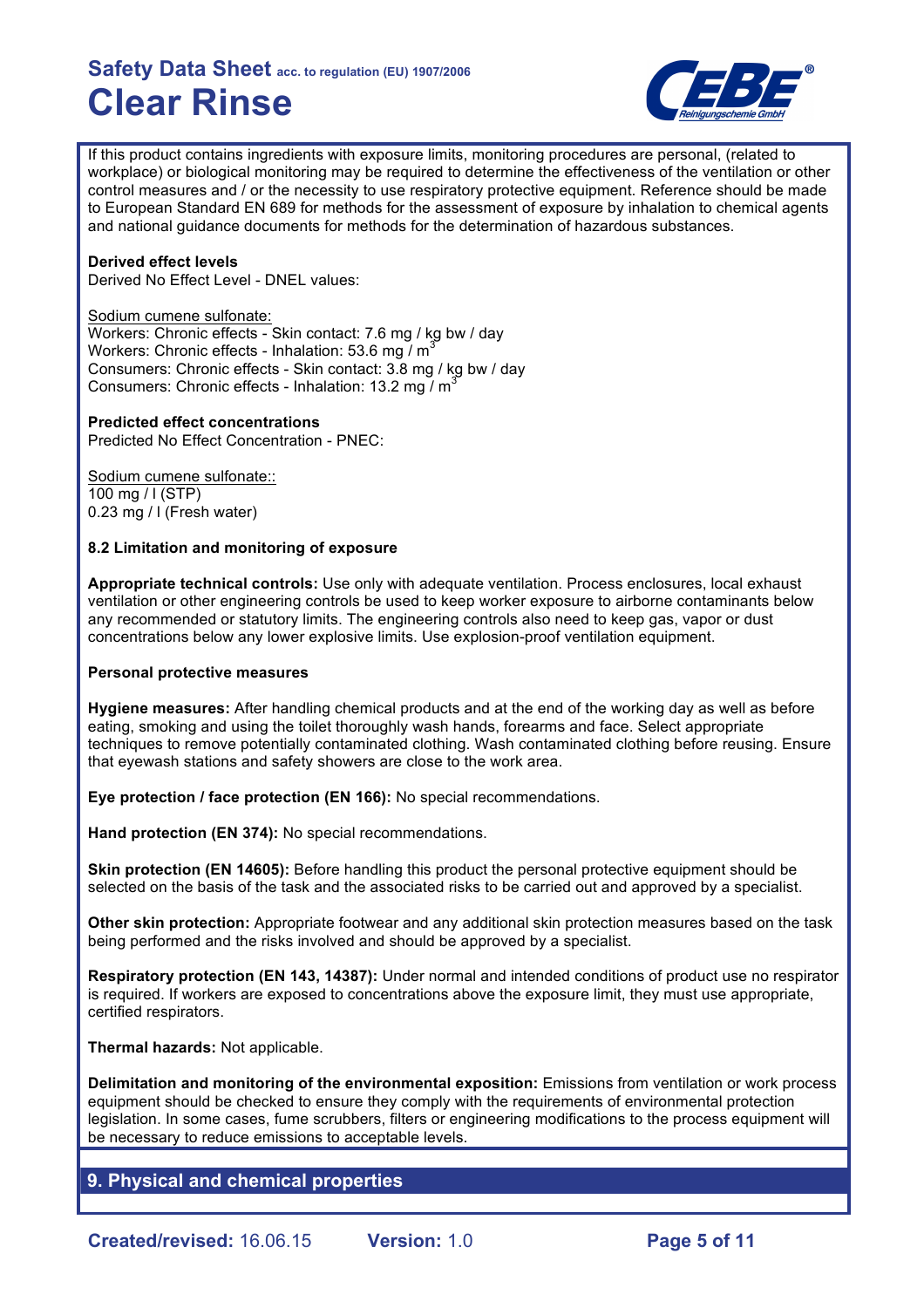

|     | 9.1 Information on basic physical and chemical properties    |              |                                                                                               |
|-----|--------------------------------------------------------------|--------------|-----------------------------------------------------------------------------------------------|
| a)  | Appearance:                                                  | Form: liquid | Color: colorless                                                                              |
| b)  | Odor: pleasant                                               |              |                                                                                               |
| c)  |                                                              |              | Odor threshold: Not applicable and/or not determined for this mixture                         |
| d)  | pH: $7.5 \pm 0.5$ at 20°C                                    |              |                                                                                               |
| e)  |                                                              |              | Freezing/melting point: Not applicable and/or not determined for this mixture                 |
| f)  |                                                              |              | Boiling point/boiling range: Not applicable and/or not determined for this mixture            |
| g)  |                                                              |              | Flash point: Not applicable and/or not determined for this mixture                            |
| h)  |                                                              |              | <b>Evaporation rate:</b> Not applicable and/or not determined for this mixture                |
| i)  |                                                              |              | Flammability (solid, gas): Not applicable and/or not determined for this mixture              |
| j)  |                                                              |              | Upper/lower explosion limit: Not applicable and/or not determined for this mixture            |
| k)  |                                                              |              | Vapor pressure: Not applicable and/or not determined for this mixture                         |
| I)  |                                                              |              | Relative vapor density: Not applicable and/or not determined for this mixture                 |
| m)  | <b>Density:</b> $1.000 - 1.020$ g/cm <sup>3</sup>            |              |                                                                                               |
| n)  | Solubility easily soluble in the following substances: water |              |                                                                                               |
| o)  |                                                              |              | partition coefficient: n-octanol/water: Not applicable and/or not determined for this mixture |
| p)  |                                                              |              | Ignition temperature: Not applicable and/or not determined for this mixture                   |
| q)  |                                                              |              | Thermal decomposition: Not applicable and/or not determined for this mixture                  |
| r)  |                                                              |              | Viscositiy, dynamic: Not applicable and/or not determined for this mixture                    |
| s)  |                                                              |              | <b>Explosive properties:</b> Not applicable and/or not determined for this mixture            |
| $1$ |                                                              |              | Oxidizing properties: Not applicable and/or not determined for this mixture                   |
|     |                                                              |              |                                                                                               |

## **9.2 Other information**

No further information available.

## **10. Stability and reactivity**

## **10.1 Reactivity**

For this product or its ingredients no specific test data related to reactivity are available.

## **10.2 Chemical stability**

The product is stable.

**10.3 Possibility of hazardous reactions** Dangerous reactions will not occur under normal storage conditions and under normal use.

#### **10.4 Conditions to avoid** No specific data.

**Created/revised:** 16.06.15 **Version:** 1.0 **Page 6 of 11**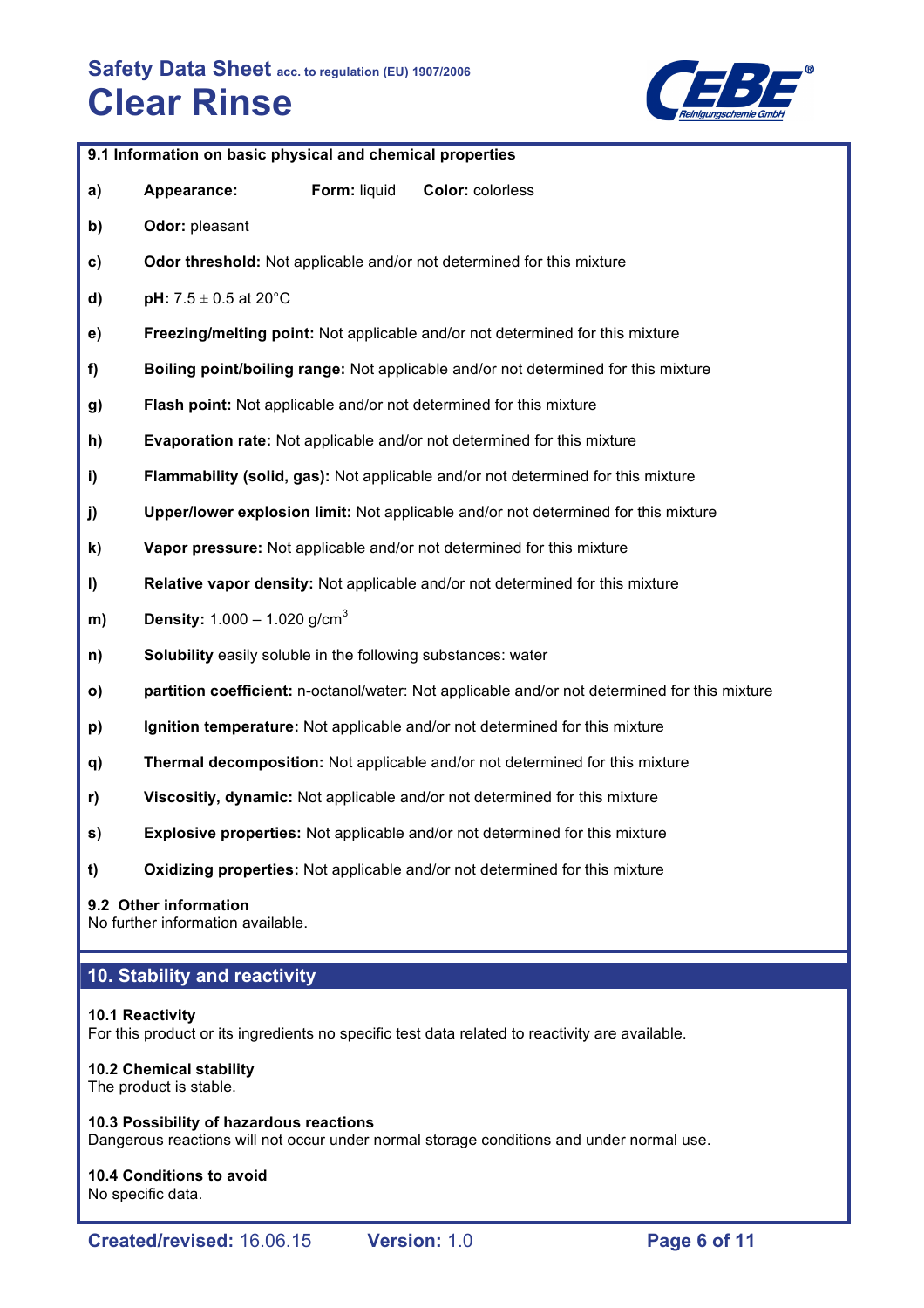

## **10.5 Incompatible materials**

No specific data.

### **10.6 Hazardous decomposition products**

Under normal conditions of storage and use, hazardous decomposition products should not be produced.

## **11. Toxicological information**

## **11.1 Information on toxicological effects**

## **a) acute toxicity:**

| Name of<br><b>Substance</b> | <b>Result</b>    | <b>Species</b> | Dose         | <b>Exposition</b> |
|-----------------------------|------------------|----------------|--------------|-------------------|
| Sodium cumene               | $LD_{50}$ Oral   | Rat            | 7,000 mg/kg  | -                 |
| sulfonate                   | $LD_{50}$ Dermal | Rabbit         | >2,000 mg/kg | -                 |

**Conclusion/Summary:** Not determined for this mixture.

## **b) Irritation to skin; c) Irritation to eyes; d) Sensitisation**

| Name of<br><b>Substance</b> | <b>Result</b>                       | <b>Species</b> | <b>Points</b>                | <b>Exposition</b>            | <b>Observation</b> |
|-----------------------------|-------------------------------------|----------------|------------------------------|------------------------------|--------------------|
| Sodium cumene               | Skin - non-irritant                 |                | $\overline{\phantom{0}}$     | $\qquad \qquad \blacksquare$ | ۰                  |
| sulfonate                   | Eye - Irritability                  |                | $\qquad \qquad \blacksquare$ | $\qquad \qquad \blacksquare$ | ۰                  |
|                             | Sensitization - non-<br>sensitizing | -              | $\qquad \qquad \blacksquare$ | $\overline{\phantom{0}}$     | ۰                  |

**Conclusion / Summary:** No known significant effects or critical hazards.

## **e) Germ cell mutagenicity:**

**Conclusion / Summary:** No known significant effects or critical hazards.

**f) carcinogenicity:**

**Conclusion / Summary:** No known significant effects or critical hazards.

## **g) reproductive toxicity:**

**Conclusion / Summary:** No known significant effects or critical hazards.

**h) specific target organ toxicity single exposure**

**Conclusion / Summary:** No known significant effects or critical hazards.

**i) specific target organ toxicity after repeated exposure Conclusion / Summary:** No known significant effects or critical hazards.

#### **j) Aspiration hazard**

**Conclusion / Summary:** No known significant effects or critical hazards.

**Teratogenicity**

**Conclusion / Summary:** No known significant effects or critical hazards. **Information on the likely routes of exposure:** No known significant effects or critical hazards.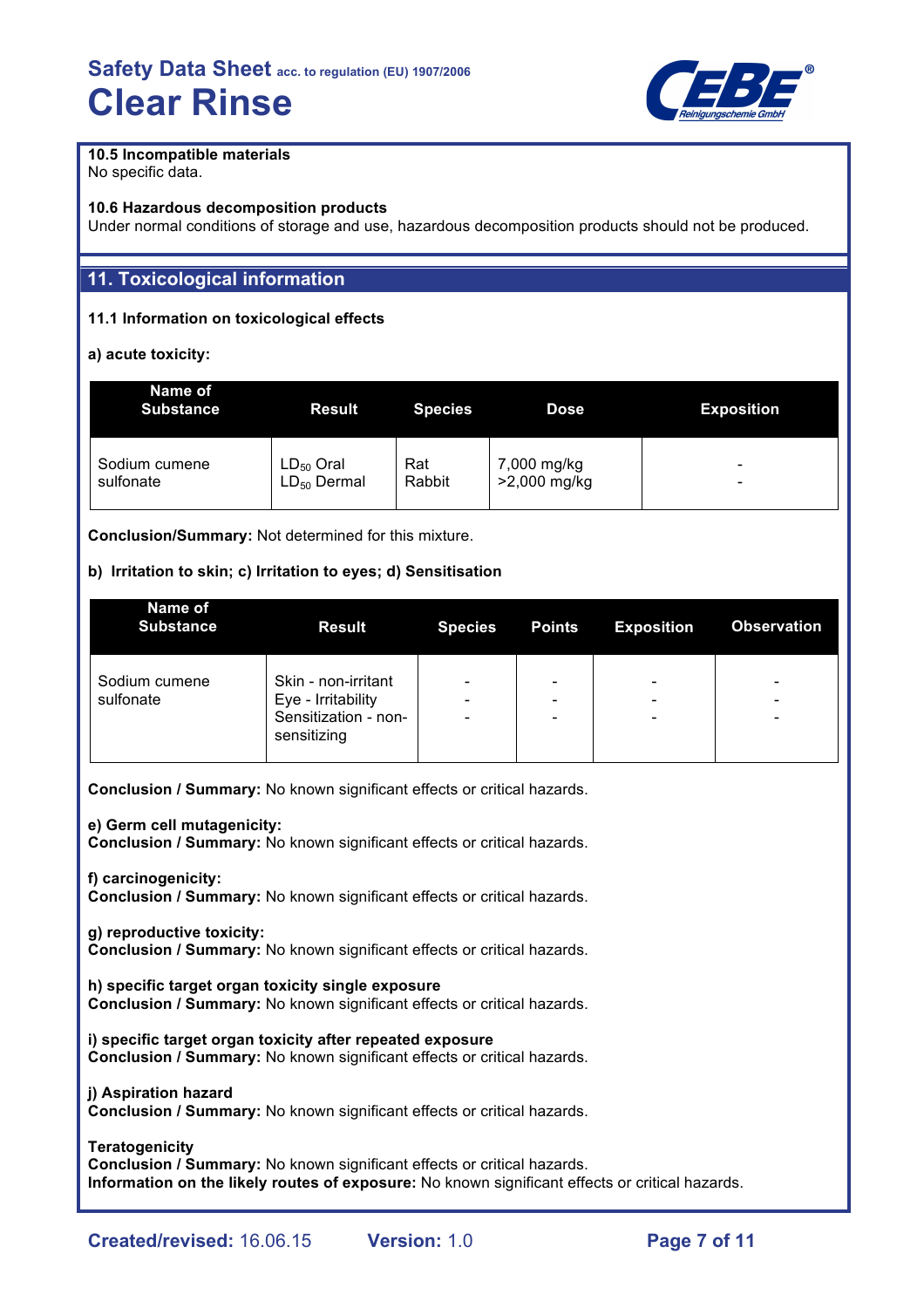

## **Potential acute health effects**

**Inhalation:** No known significant effects or critical hazards. **Ingestion:** No known significant effects or critical hazards. **Skin contact:** No known significant effects or critical hazards. **Eye contact:** No known significant effects or critical hazards.

**Symptoms related to the physical, chemical and toxicological characteristics Inhalation:** No specific data. **Ingestion:** No specific data. **Skin contact:** No specific data. **Eye contact:** No specific data.

**Delayed and immediate effects and also chronic effects from short and long term exposure**

**Short term exposure**

**Potential immediate effects:** Not determined for the mixture. **Potential delayed effects:** Not determined for the mixture.

**Long-term exposure**

**Potential immediate effects:** Not determined for the mixture. **Potential delayed effects:** Not determined for the mixture.

**Potential chronic health effects**

**Conclusion / Summary:** Not determined for the mixture.

**General:** No known significant effects or critical hazards. **Carcinogenicity:** No known significant effects or critical hazards. **Mutagenicity:** No known significant effects or critical hazards. **Teratogenicity:** No known significant effects or critical hazards. **Developmental effects:** No known significant effects or critical hazards. **Fertility effects:** No known significant effects or critical hazards.

**Other information:** Not determined for the preparation.

## **12. Ecological information**

## **12.1 Toxicity**

| Name of<br>substance    | <b>Result</b>          | <b>Species</b> | <b>Exposition</b> |
|-------------------------|------------------------|----------------|-------------------|
| Sodium cumene sulfonate | $EC_{50} > 450$ mg/l   | Daphnia        | 48 hours          |
|                         | $IC_{50} > 1.000$ mg/l | Algae          | 72 hours          |
|                         | $LC_{50} > 450$ mg/l   | Fish           | 96 hours          |

**Conclusion/Summary:** Not determined for this mixture.

#### **12.2 Persistence and degradability**

**Conclusion/Summary:** The surface active ingredients contained in this product are biologically degradable according to regulation 648/2004 EC.

#### **12.3 Bioaccumulative potential**

**Conclusion/Summary:** Not determined for this mixture.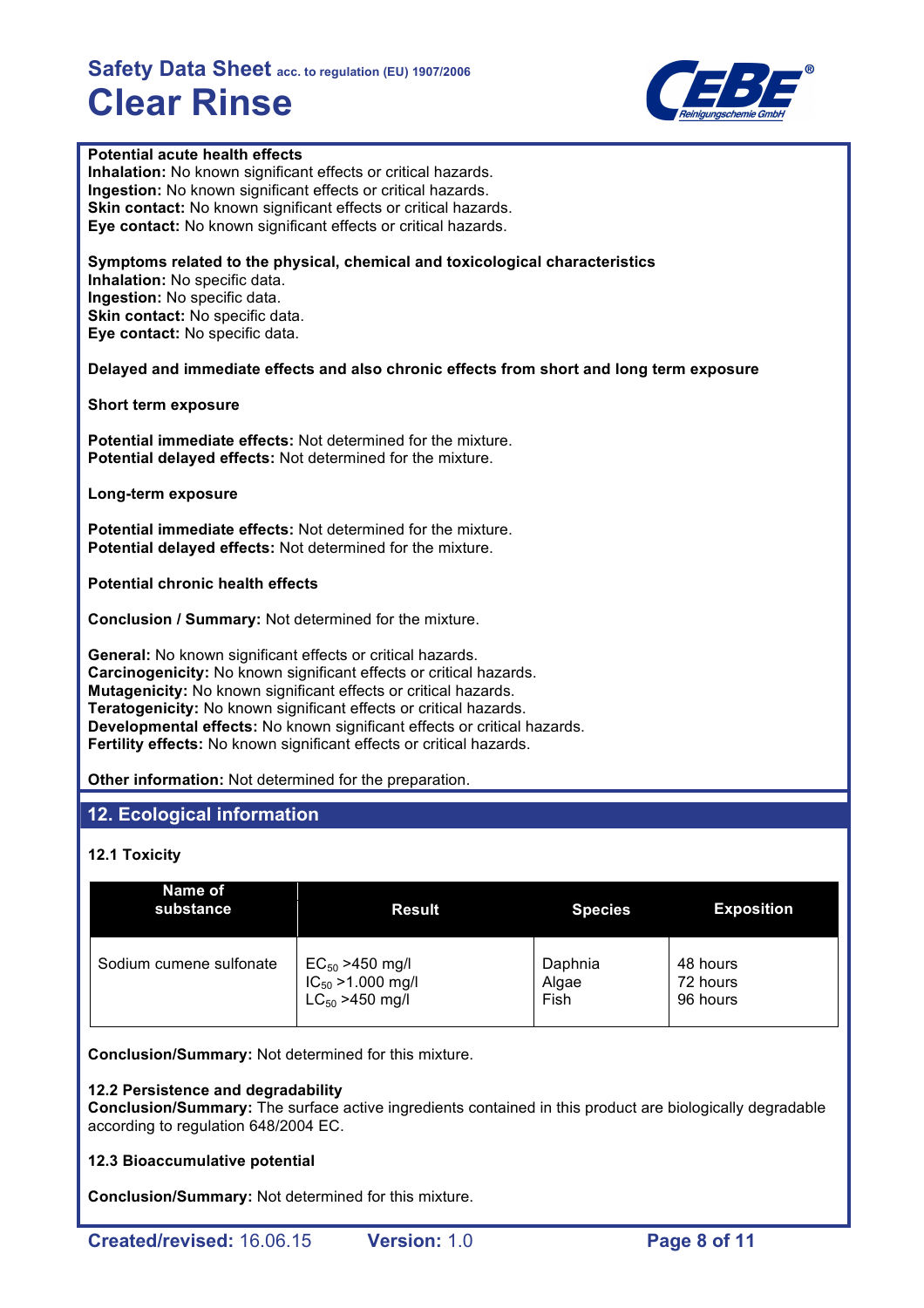

## **12.4 Mobility in soil**

**Partition coefficient ground/water (K<sub>OC</sub>):** Not determined for this mixture. **Mobility:** Not determined for this mixture.

**12.5 Results of PBT and vPvB assessment PBT:** not applicable

**vPvB:** not applicable

## **12.6 Other adverse effects**

No special effects or hazards known.

## **13. Disposal considerations**

The information in this section contains generic advice and guidance. The list of Identified Uses in Section 1 should be consulted for any exposure scenario or when exposure scenarios on the available applicationspecific information.

Waste disposal according to EC Directives on waste and hazardous waste. Waste codes should be assigned by the user, preferably in collaboration with the waste disposal authorities.

## **13.1 Waste treatment methods**

## **Product**

**Methods of disposal:** The generation of waste should be avoided or minimized wherever possible. Empty containers or liners may retain some product residues. Material and its container must be disposed of in a safe way. Significant quantities of waste product residue should not be disposed of via the foul sewer but processed in a suitable effluent treatment plant. Dispose of surplus and non-recyclable products via a licensed waste disposal contractor. Disposal of this product, solutions and any by-products should at all times comply with the environmental protection requirements and waste disposal legislation and the requirements of local authorities. Avoid the proliferation and dispersal of spilled material and contact with soil, waterways, drains and sewers.

**Hazardous waste:** According to the information available to the supplier at the time of creation/editing of this safety data sheet this product is not regulated as hazardious waste in the sense of EU regulation 2008/98/EC.

## **Packaging**

**Methods of disposal:** The generation of waste should be avoided or minimized wherever possible. Waste packaging should be recycled.

**Special precautions:** This material and its container must be disposed of in a safe way. Empty containers or liners may retain some product residues. Avoid the proliferation and dispersal of spilled material and contact with soil, waterways, drains and sewers.

## **14. Transport information**

|                  | <b>ADR/RID</b>           | <b>ADR/ADNR</b> | <b>IMDG</b>    | <b>IATA</b>    |
|------------------|--------------------------|-----------------|----------------|----------------|
| 14.1 UN Number   | Not regulated.           | Not regulated.  | Not regulated. | Not regulated. |
| 14.2 UN proper   | ۰                        |                 |                |                |
| shipping name    |                          |                 |                |                |
| 14.3 Transport   | $\overline{\phantom{0}}$ |                 |                |                |
| hazard class(es) |                          |                 |                |                |
| 14.4 Packing     |                          |                 |                |                |
| group            |                          |                 |                |                |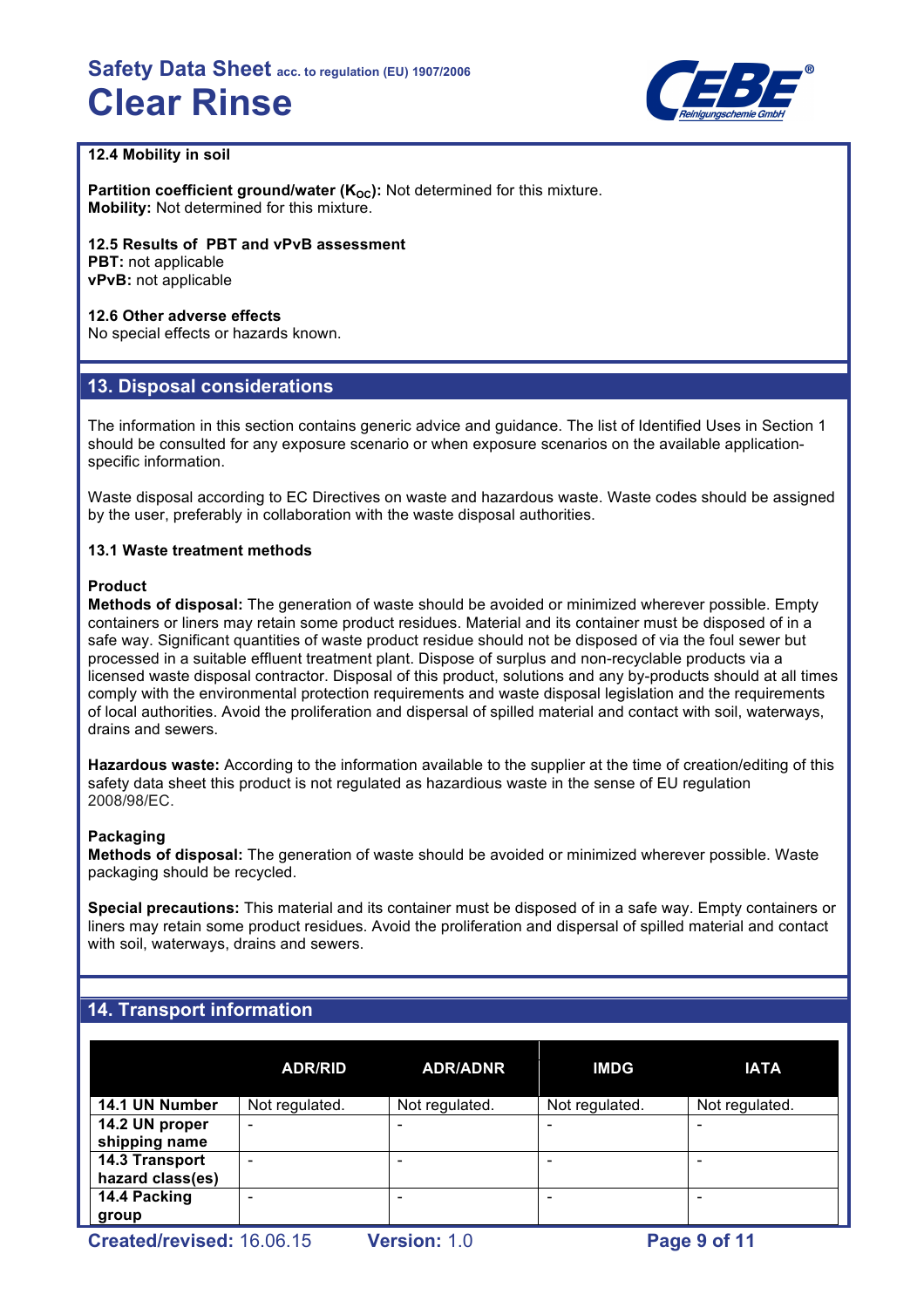

| 14.5<br>Environmental<br>hazards         | No.   | No.   | No.   | No.   |
|------------------------------------------|-------|-------|-------|-------|
| 14.6 Special<br>precautions for<br>iuser | None. | None. | None. | None. |

**14.7 Transport in bulk according to Annex II of MARPOL 73/78 and the IBC Code** Not applicable.

**Multiplier according to ADR / RID 1.1.6.3:** Not applicable.

**Tunnel restriction code:** Not applicable.

## **15. Regulatory information**

**15.1 Safety, health, and environmental regulations/legislation specific for the substance/mixture**

**EC-Regulation Nr. 1907/2006 (REACh)**

**Appendix XIV - Index of substances that require permission Substances causing special concern:** None of the ingredients is listed.

**Appendix XVII – Restriction of the production, the distribution, and the use of specific hazardous substances, mixtures, ans products:** Not applicable.

**Other EU-Regulations**

**Contents according to 648/2004 EC:**

5 - 15% nonionic surfactants.

**15.2 Chemical safety assessment**

This product contains substances that still require substance assessments.

## **16. Other information**

 $\triangleright$  Marks the information that was changed since the last version.

## **Abbreviations and acronyms:**

ADN/ADNR = European agreement for the international transport of hazardous materials on inland waterways

ADR = European agreement for the international transport of hazardous materials on roads

ATE = Estimation acute toxicity

BCF = Bio concentration factor

CLP = Regulation concerning the classification, labeling, and packaging Verordnung über die Einstufung, Kennzeichnung und Verpackung [Regulation (EC) No. 1272/2008]

- CAS = Chemical Abstracts Services Number
- DNEL = Derived Non-Effect Level

DPD = Mixture regulation [1999/45/EG]

EC = Europaean Commission

EG = EG-Nummer

EUH-Satz = CLP-specific hazard phrase

IATA = International Aviation Transport Association

IBC = Intermediate Bulk Container

IMDG = International Maritime Dangerous Goods Code

LogPow = Logarithm base-10 of the n-octanol:water pertition coefficient

MARPOL 73/78 = International agreement from 1973 for the prevention of marine pollution caused by ships